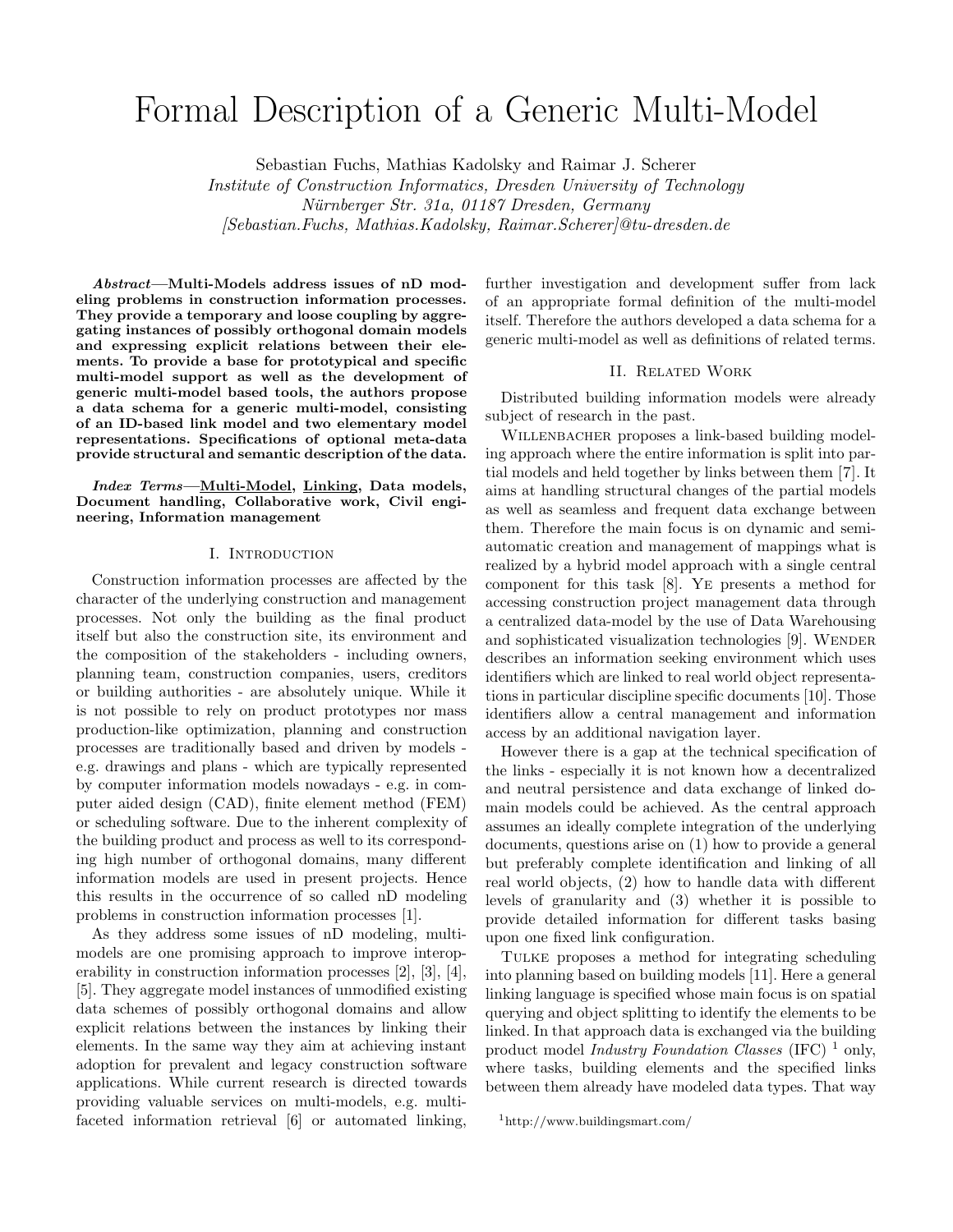the linking component of the approach is not a negotiable solution for the multi-model exchange problem.

The term *multi-model* already occurs in construction informatics and computer science. In [12], [13], [14] it is used for models of structural analysis systems in the context of system identification via measured data. DENTON et al. describe a general platform for multi-modeling [15]. Although their scope is on Domain Specific Languages and data exchange between the models, the term is used in a similar manner to the authors´ definition which is provided in section IV.

## III. General Multi-Model Context

#### *A. Field of Application*

To provide deduction of requirements, the multimodel´s application context is analyzed in the following.

Nontrivial construction projects usually involve many different domain experts like architects, structural engineers, bidding experts or controllers. All of them use professional software applications with distinct data models. While this high specialization is required to manage the complexity of the building product and construction process, it is also essential to combine data of such different models to query for multi-domain information. Today combination is made manually or by software like RIB iTWO<sup>2</sup>, an application to support planning, cost estimation and others. Both kinds of combination processes produce implicit multi-model information. The authors suppose to expose them to provide a neutral data exchange for further processing by the explicit use of an underlying generic data model. Moreover that model can be used by common services for creating and using multi-model data at all.

Multi-models in general are intended to support preferable any type of building information model of all lifecycle phases - including planning, production and operation. They should be domain-unaware of the contained information and provide a way to express linked data of the underlying domain models. Adoption should only be limited by technical characteristics of a domain model, which will be discussed in section IV. From an economic point of view, standardized data models are seen as most eligible - they would cover the bigger part of current data exchange amount. Examples of such relevant models are IFC and the German specifications model *Gemeinsamer Ausschuss Elektronik im Bauwesen* (GAEB)<sup>3</sup> .

The generic multi-model approach aims at exchanging linked domain models relevant to a particular task of the entire information process. Producing those links as described formerly is seen as a complex and expensive work, hence the results represent high domain knowledge and should be accessible for further information processes. So the approach is not intended to give a single central access to a construction project´s complete information resources. Therefore it is not necessary to exchange data between different domain models, avoiding the need for implementers to develop preferable complete mappings on schema level. Rather than that, linking is intended to work on instance level, expressing the user´s ambition to describe a relation between *some* real world objects which are represented by different data models. As such relations have a task-specific semantic and allow a different interpretation without further context information, the sender´s original intention must be recognizable by a multi-model receiver to facilitate correct further processing. Hence the concept is seen as a temporary and loose coupling of elementary models. Therefore the approach also does not provide change management. Like the underlying domain models, the multi-model is only capable of representing one static information state.

## *B. Challenges due to Project Progress*

In the context of the generic multi-model approach, a set of basic role definitions is required initially: A person who develops a specification for a multi-model scenario by use of the proposed generic multi-model system or by deriving from that is called *specification developer*. A person who uses an implementation of such a specification for the purpose of working with instances of a corresponding multi-model is called *user*.

While working on different research and development projects, the authors identified 2 general stages when introducing multi-models:

(1) In the early project phases there is a minor knowledge of the relevant elementary models, their semantic and the information benefit of their linked data. Instead of that there is a need to quickly produce prototypes of multimodel instances and to experiment with the gained linked information. Therefore there has to be a generic multimodel system, which has to work completely out of the box without need for further programming or configuration. As a drawback of this generality, the system would most likely not be able to reflect any semantic of the project´s domain. So the system has to have the additional ability to store - but not necessarily to structurally represent the probably semantic orthogonal domain data.

(2) Experiences made during the first stage - especially the recognition of the core semantic aspects - lead to a demand for individual specification. Examples are modeling the participating elementary models of a selfcontained multi-model scenario as explicit data types, choosing a compressed and ciphered serialization or adding a sophisticated meta-data model for editor and change history information. Thus a generic multi-model system must be open-ended. The authors suggest to distinguish between extension, where specification developers extend the given generic schema and adaption, where specification developers create their own independent multi-model schema and produce converters to the generic multi-model

<sup>2</sup>http://www.rib-software.com/itwo

<sup>3</sup>http://www.gaeb.de/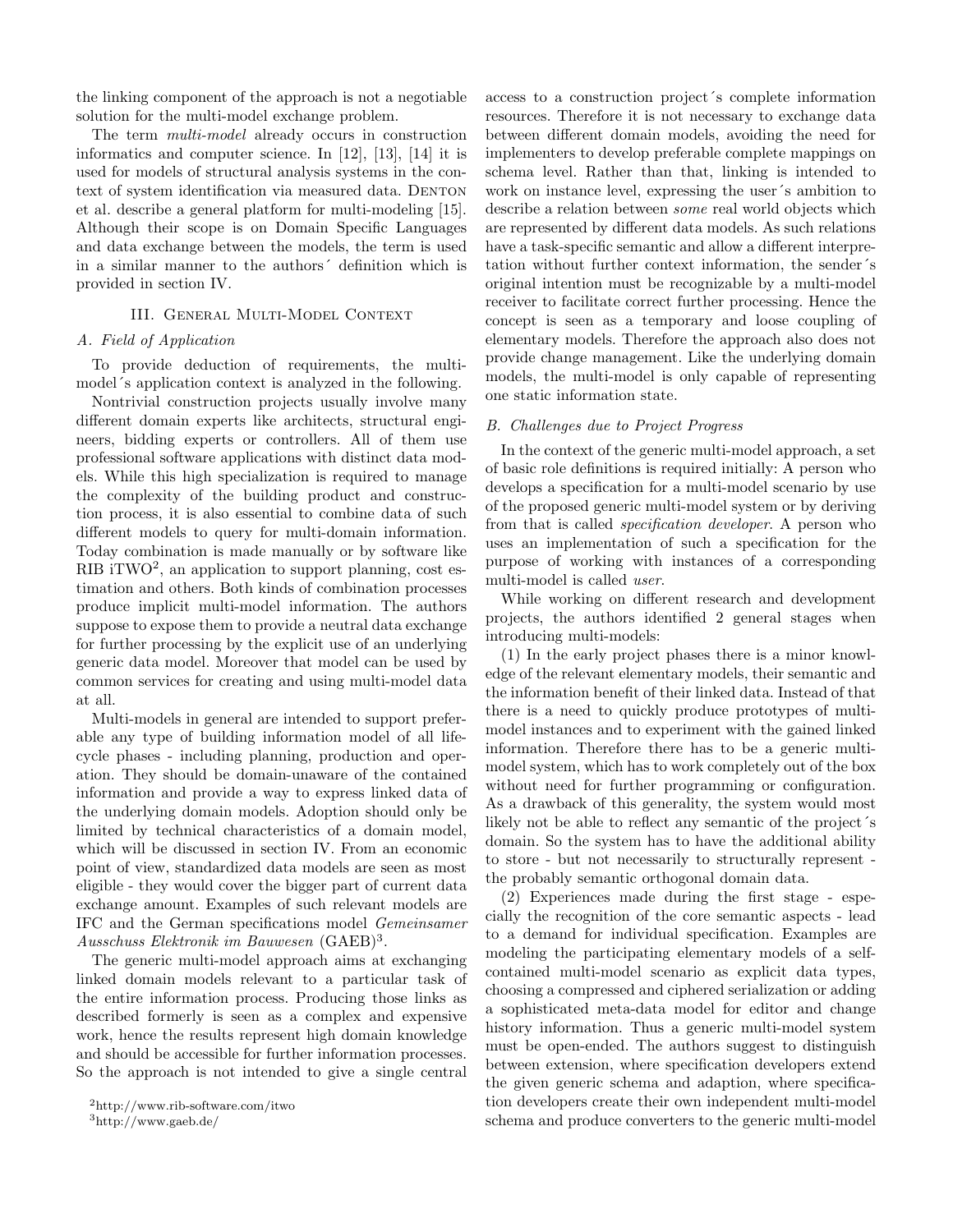schema, e.g. for compatibility to generic based tools. While extension is seen as a quick way for individualization of the multi-model system, adaption offers full flexibility to specification developers but obligate them to create additional converters, which may be a voluminous work.

#### *C. Requirements*

The multi-model system to define must satisfy the following requirements in order to address the former described challenges:

- 1) There must be a schema of a multi-model which is *generic* by the meaning of *domain unaware*.
- 2) The schema must be *concrete* by the meaning of allowing the *ad hoc creation* of valid multi-model instances.
- 3) The schema must be able to *store* (possibly semantic orthogonal) *domain models*.
- 4) The stored domain models must *not* be *modified*.
- 5) References between elements of different domain models must be *persistable* and *restorable*.
- 6) Those references are binary up to n-ary.
- 7) The schema must be *extensible* and *adaptable* (allow to create converters).
- 8) There must be a *standard implementation* which supports instantiation and manipulation of conform multi-model instances.
- 9) There must be a *standard serialization format* for multi-model instances.

## IV. THE GENERIC MULTI-MODEL

## *A. Approach*

Prior a further detailed discussion of the authors´ approach, relevant terms have to be defined. The following definitions apply in the former described scope of the multi-model context:

Definition (Elementary Model, EM): *An Elementary Model is an exchangeable instance of a data model with a delimited domain and an appointed semantic.*

That means an Elementary Model does not require a corresponding explicit schema - e.g. XML-documents without XSD - but the semantic of the data must be known.

Definition (Link Model): *A Link Model is a serializable instance of a data model with a schema that stores references between elements of different Elementary Models.*

Definition (Multi-Model): *A Multi-Model is a serializable composite of a set of Elementary Models* E *and a possibly empty set of Link Models having elements of* E *as subject.*

Due to the general acceptance in software development as well as to the existence of a comprehensive tool support, the authors decided to create the multi-model schema under consideration as an object oriented model. Therefore requirement 7 is native met, because the system is extensible (e.g. by sub-classing) as well as formally adaptable due to the existence of a schema at which a converter from an



Figure 1. Ecore class diagram of the generic multi-model. Abstract types are written *italic*, interfaces are marked with an I-symbol.

individual multi-model system may work for a complete mapping.

## *B. Multi-Model Schema*

The model was defined by the use of the Ecore metamodel provided by the Eclipse Modeling Framework (EMF) [16]. Using that tool, a standard Java implementation as well as a corresponding XML serialization were generated directly out of the model - addressing requirements 8 and 9. The resulting class diagram is shown in Fig. 1. The hereby introduced classes describe the realm of linked EMs regardless of the inherent domain of an EM instance (requirement 1). In fulfillment of requirement 2, concrete classes are provided for the creation of multimodels without need for sub-classing - as well as a metadata mechanism that allows most of the objects to carry yet unspecified data by key-value-pairs.

Requirement 3 is addressed by two subclasses of ElementaryModel. EmbeddedElementaryModel allows embedding of the original domain model as a ByteArray into the multi-model. As this amount of data can be large e.g. several 100 MByte are not unusual for IFC files - the class UriElementaryModel enables referencing the model's physical location by an URI instead.

Requirements 4 and 5 are met by the explicit externalization of references between EMs. As most of the existing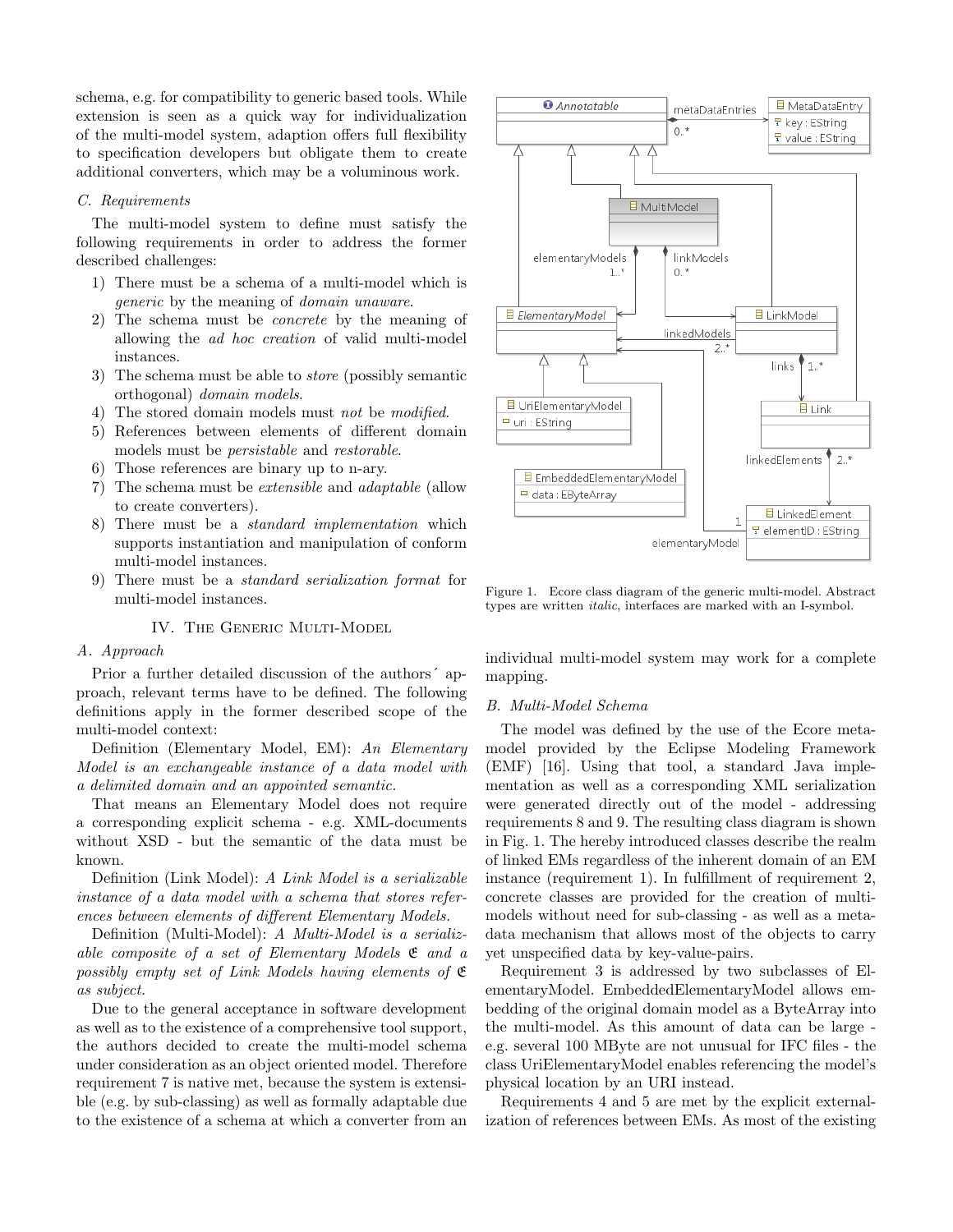construction information models have identifiers for their elements, the authors chose an ID-based linking. That way links can be held outside of the domain models. Here the class LinkModel represents the idea of task-specific linking - each instance stands for a distinct combination of some of the EMs. Each contained link is expressed by an instance of class Link where the n-arity of requirement 6 as well as the ability to have a higher cardinality are implemented by a collection of contained LinkedElements. Each instance of that class represents one EM-element by using its ID in the attribute *elementID*.

For further convenience the class LinkModel provides a reference to ElementaryModel having all the EMs which are subjects of the contained Links. Therefore an user or application does not have to inspect all LinkedElement instances to discover whether a LinkModel is relevant to it.

## *C. Constraints*

Additionally to the Ecore-model of the generic multimodel there are constraints which cannot be expressed by the graphical notation. All constraints described in the following apply for the same MultiModel-object:

*mm ∈ MM |* MM are the instances of class MultiModel

- 1) All referenced ElementaryModels of a LinkModel must be unique: *lm ∈ mm.linkModels*  $em_1, em_2 \in lm.linkedModels$ 
	- $\forall em_1, em_2 : em_1 \neq em_2$
- 2) All referenced ElementaryModels of a LinkModel must be contained by the MultiModel: *∀em*<sup>1</sup> : *em*<sup>1</sup> *∈ mm.elementaryModels*
- 3) The referenced elements of the ElementaryModels of all LinkedElements of a Link must be unique: *l ∈ lm.links le*1*, le*<sup>2</sup> *∈ l.linkedElements*
	- $\forall le_1, le_2$  :  $le_1.$  *elementaryModel*  $\neq$ *le*2*.elementaryModel∨le*1*.elementID ̸*= *le*2*.elementID*
- 4) The referenced ElementaryModel of a LinkedElement must be referenced by the containing LinkModel too:
	- *∀le*<sup>1</sup> : *le*1*.elementaryModel ∈ lm.linkedModels*
- 5) The keys of all MetaDataEntrys of an Annotatable must be unique: *a ∈ A |* A are the instances of class Annotatable *mde*1*, mde*<sup>2</sup> *∈ a.metaDataEntries*

 $\forall$ *mde*<sub>1</sub>*, mde*<sub>2</sub> : *mde*<sub>1</sub>*.key*  $\neq$  *mde*<sub>2</sub>*.key* 

#### *D. Methods for Identifying Elements without ID*

As the authors´ approach strongly relies on the existence of IDs for the EM elements, fallback strategies are necessary in case they are absent. This may happen e.g. due to a faulty model serialization or by a schema lacking ID-attributes for some or all elements at all. Although it violates requirement 4, a multi-model implementation could try to fix missing IDs in an EM. It could (1) generate and set IDs according to the EM´s directive. Then the implementation should mark the EM with the MetaData-key cib.model.generatedID and its mandatory value *TRUE*. (2) In case no ID-attributes are



Figure 2. Link Type Hierarchy

intended, they could be added if this is supported by the serialization format, e.g. XML or JSON. Implementations should choose a unique but representative attribute name and propagate it as value for the EM´s MetaData-key: cib.model.artificialIDAttribute.

Non-manipulative methods could (3) use primary keys of models stored in relational databases as native ID-substitute. The primary key is used as value for the attribute *elementID*; the MetaDatakeys cib.linkedElement.artificialID.rdb.pk.{db | schema | table | column} may be used to specify the corresponding element location. The following methods may not provide unique results, are domain specific and rely on particular conventions between sender and receiver. Therefore appropriate MetaData has to be defined by a specification developer. IDs could be represented by (4) feature paths (e.g. *Root->Building->Roof* for a building element), (5) collection indices (e.g. *Root- >Building(1)->Wall(17)*) or (6) by a query (e.g. *building.name='garage' && wall.height > 3.5*).

#### *E. Operational Link Type Specifications*

The specifications of link model and links introduced in the previous sections created the necessary prerequisite for connecting elements of EMs with each other. But initially no general statement could be derived as to the meaning of these connections. So an interpretation of the relations between various objects forming the basis for validity tests and inference technologies is difficult to achieve. In this paragraph with the definition of link types a generalized realization concept is formulated to add structural as well as semantic information with the aim of improving coherence of models. Here, instead of a prescriptive approach a purely descriptive one is preferred to preserve the generic character of the multi model. Thus, the following specification of link types is merely to be understood as optional and not as obligatory, so that the user is not restricted when defining links.

The core structure of the link type concept builds a top down design defining link types at varying degrees of detail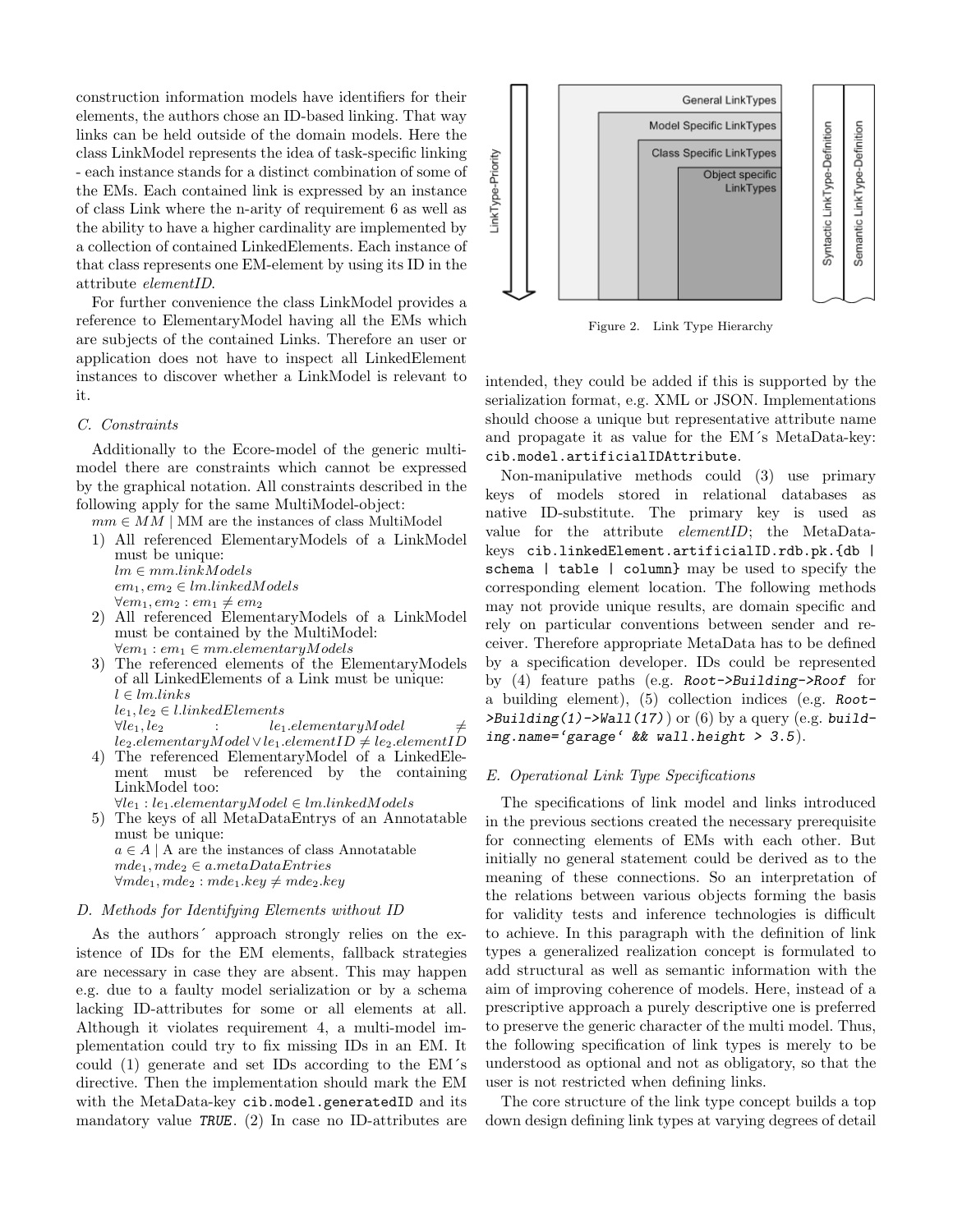and abstraction. In this concept four abstraction layers for link type definition can be distinguished (see Fig. 2):

- *•* General link types,
- Model specific link types,
- *•* Class specific link types and
- Object specific link types.

General link types form the highest level of abstraction. They offer the user the opportunity to define link types model-, class- and object-independent. On lower layers new link types can be added or link types with a higher degree of abstraction can be specialized using layer specific entities (model type, model instance, class, object). To avoid ambiguity and inconsistency in the meaning of link types by specializing them on lower layers, priorities can be established corresponding to reverse order of degree of abstraction. This priority concept follows the concept of inheritance and method overriding known from object oriented programming languages.

Link type definitions can be formulated on each abstraction layer with a unique syntax and semantics. The focus of this paper is on the formal description of structure which is supplemented with an intuitive and informal semantics. For describing the structure of link types formal and in a general manner the Backus-Naur Form (BNF) is preferred.

At first, to achieve such a general description of structure mathematical properties of relations, which are relevant for the use of a multi-model in civil engineering, are identified and analyzed with regard to realization in BNF:

- 1) Arity of relations: For link type definition n-ary relations are reduced - without losing any information - to binary representation: $R(x, y, z) \rightarrow$ *R*(*R*(*x, y*)*, z*) *or R*(*x, R*(*y, z*)) *or R*(*R*(*x, z*)*, y*)
- 2) Direction of relations: The direction of relations is encoded via the order of the involved entities.
- 3) Cardinality: Cardinality is encoded as prefixes, which are prepended to all entities.
- 4) Identifier for link types: Identifier are Strings and part of the relation properties. They are obligatory.
- 5) Symmetry, transitivity: Symmetry and transitivity are also relation properties. They are added at the end.

Next to the formalization of mathematical properties the possibility is given to specify inherence between link types by encoding the parent link types as relation properties.

```
This results in the following BNF representation:
synLinkTypeDef ::= prop(card(Entity), card(Entity))prop(card(LinkType), card(LinkType))prop(card(Entity), prop(card(LinkT ype), card(LinkT ype))) |
  prop(prop(card(LinkT ype), card(LinkT ype)), card(Entity))
card ::= 0 | (natural numbers) | ∗
prop ::= identifier [(\{identity\}, mathProp)]mathP rop ::= symmetric | transitive
Entity ::= identif ier |
  modelT ype[className[objectName]] |
  modelName[className[objectName]]
modelType ::= (string corresponding to a model type)
modelName ::= (string corresponding to a model name)className ::= (string corresponding to a class name)
```
 $objectName ::= (string corresponding to an object name)$  $identityier ::= (string starting with a letter)$ 

The description of link types is realized by the two strings key and value of the class MetaDataEntry. With the key definition cib.link.type the link type specification in BNF can take place. From the technical point of view general link types can be used to annotate a MultiModel instance, model and class specific link types can be applied on LinkModel instances and object specific link types can be specified for Link instances.

## *F. Discussion*

The presented data schema is only one of many potential solutions to the given problem. However a development of an optimized schema according to further formal quality criteria is out of the scope of this work. The fulfillment of the given requirements have been validated informally by usage of the prototype implementation which is described in the following section.

#### V. Application and Adoption Examples

# *A. M2A2*

The prototypical implementation of the proposed data schema and its constraints was done within the Multi-Model Assembly and Analyzing Platform (M2A2) at the Institute of Construction Informatics at the Dresden University of Technology. This application is a further development of the framework described in [2] and intended to create and inspect instances of the generic multi-model. It provides a graphical user interface for editing the elements of a multi-model. It is currently used in the HESMOSproject<sup>4</sup> for investigations of multi-model arrangements in the domain of energy efficiency and building automation systems. Fig. 3 shows a screen shot of the application.

#### *B. Mefisto-Platform and Container*

Multi-models are widely used in the MEFISTOproject<sup>5</sup>. A lean central registry is used to find multimodels with specific properties of granularity (e.g. the level of detail of a building model´s geometry), the completeness of the linking process or the purpose of linked elements (e.g. for bidding). Therefore particular MetaData specifications are under development, describing common qualities of the 7 defined EM-types. Multi-models are exchanged by a special Mefisto-container which is a compressed archive of several data files and folders. Adapters bridge the gap to the here presented generic approach and its M2A2 implementation. As only binary and singlevalued relations are structurally possible there, arity and cardinality of relations have to be defined by additional MetaData.

<sup>4</sup>http://hesmos.eu/

<sup>5</sup>http://www.mefisto-bau.de/